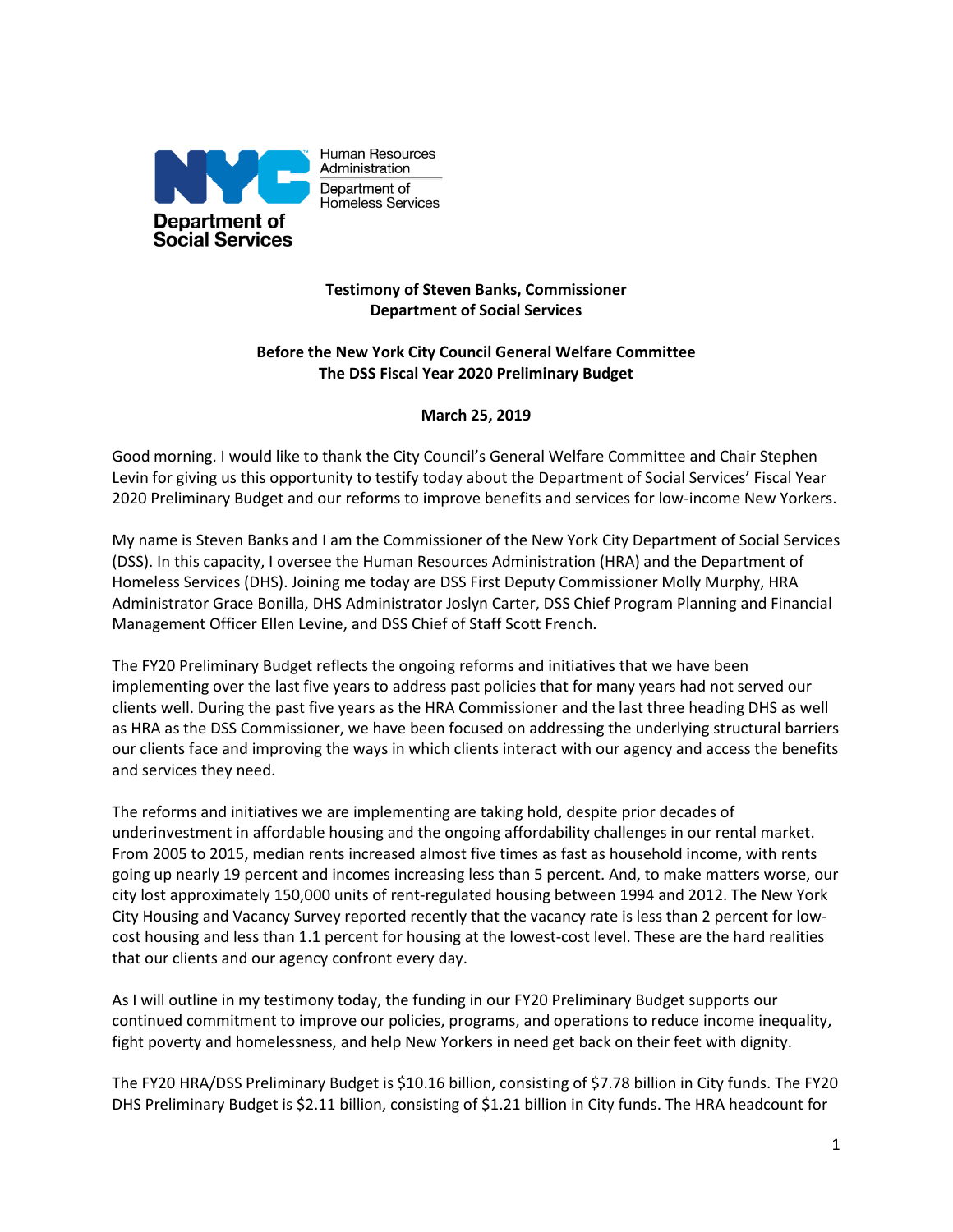FY20 includes 11,183 City-funded positions and another 3,500 non-City positions. DHS headcount for FY20 includes 2,613 City-funded positions and another approximately 50 non-City positions, most of which are added to the budget once the fiscal year begins.

The Preliminary Budget maintains our funding for our core missions and provides some important additions including baseline funding for the street solutions expansion, rent increases in the scatter-site housing program for clients with HIV/AIDS, funding to provide implicit bias training to all of our combined DSS staff and funding for body-worn cameras for our Peace Officers, both of which we described in our testimony last month, and \$106 million for the Fair Fares program in FY20 that we will discuss today.

As the Mayor announced when the FY20 Preliminary Budget was released last month, we are working with the Office of Management and Budget to develop savings for the FY20 Executive Budget. These savings will build on efficiencies that we have already achieved over the last five years. For example, during my first year at HRA, we implemented a plan to repurpose more than 500 central administrative staff lines to enhance the provision of front-line client services.

### **Reforming Social Services Policies and Access to Benefits**

Over the past five years, we have made a number of significant reforms to transform the client experience that are supported in the FY20 Preliminary Budget. Consider, for example, these policies we have changed to benefit our clients:

- Clients used to have to "work off" their benefits in the Work Experience Program (WEP) at City and not-for-profit agencies – we eliminated the WEP program and replaced it with new opportunities in subsidized jobs, more diverse internship and community service opportunities, and education and training programs to help clients move forward on a career pathway.
- Participation in four-year college was not a permissible employment activity for clients we successfully advocated for a change in State law to permit clients to obtain college degrees that greatly enhance their ability to earn a living wage.
- Clients who were subjected to punitive sanctions for missing WEP assignments received appointments at the Intensive Services Center #71, and if they missed those appointments the entire family would be denied assistance – we closed Center #71.
- Clients used to be subjected to durational employment sanctions for Cash Assistance if they were charged with violating a program rule – we successfully advocated for a change in State law as applied to New York City to give clients an opportunity to "cure" a violation at any time and avert a durational sanction – and we also successfully advocated for a reduced State sanction period for SNAP/food stamps. That means people do not have to lose their housing, go hungry or forego buying clothing for their children because of a durational sanction.
- As part of the transformation process for Cash Assistance to reduce unnecessary office visits, clients can now submit recertification questionnaires online, and submit documents from a smartphone – through the ACCESS HRA portal clients can open an account to gain access to over 100 case-specific points of information for Cash Assistance and SNAP in real-time, including application and case statuses, upcoming appointments, account balances, and documents requested for eligibility determinations – and clients can make changes to contact information, view eligibility notices electronically, request a budget letter, and opt into text message and email alerts.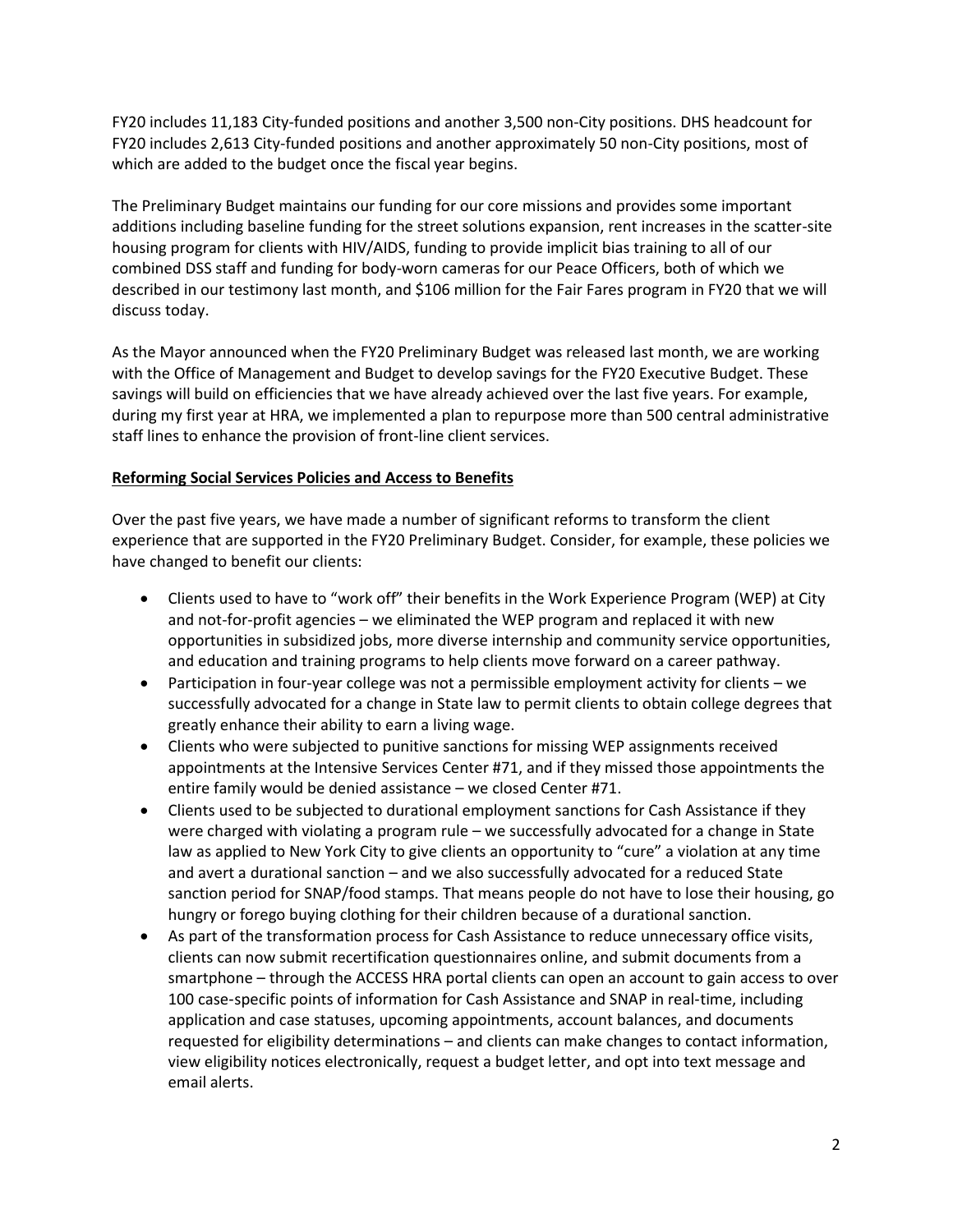- Clients used to be subjected to churning due to unnecessary case closings which required clients to request State fair hearings to reopen their case – we put in place new protocols to prevent unnecessary case closings, and State fair hearing challenges decreased by more than 47 percent – as a result, clients have access to the benefits they need, and the City is no longer subject to a potential \$10 million annual State financial penalty for unnecessary hearings. To prevent both unnecessary case closings and unnecessary sanctions and resulting unnecessary hearings, before an adverse action is taken, we make sure that all required client support services (childcare, carfare) were in place, reasonable accommodations were honored, mailing addresses were correct, and notices were sent in the correct language. And now conciliation appointments are scheduled at CareerCompass and YouthPathways employment providers, rather than at Job Centers, so that we can re-engage clients immediately and avoid unnecessary extra appointments.
- Clients recertifying for Cash Assistance used to be forced to reapply if they failed to return mail questionnaires or submit requested documentation. Missing paperwork shouldn't mean someone loses their benefits – we now make it easier for clients to continue their assistance if they submit what is needed within 30 days of a case closing.
- All homeless clients used to have to travel to a single HRA Job Center in Queens we stopped that practice and homeless clients can now seek assistance at a Job Center in their home borough.
- All seniors used to have to go to a single HRA Job Center in Manhattan we changed that and now seniors can receive services at a Job Center in their home borough.
- Previously, clients only received a Center ticket that did not list the purpose of their visit. In 2017, we worked with the Urban Justice Center's Safety Net Project to implement the Universal Receipt – the "Confirmation of Contact with your Center" form – to provide an individual who completes a visit at a Job or SNAP Center with a document that indicates the nature and date of the visit or contact, and a copy of this receipt is also available in Access HRA. This receipt process is now codified into Local Law as a result of legislation sponsored by Speaker Johnson.
- We improved Access HRA with a client benefits portal so that SNAP applications, recertifcations, and renewals can all be done online without having to go to an HRA SNAP office – now SNAP clients conduct 87 percent of these transactions online and documents can be submitted via our mobile app on a smartphone.
- Clients used to have to conduct SNAP eligibility interviews by phone within a rigid four-hour window – now interviews are conducted at the client's convenience by phone and the percentage of completed telephone eligibility interviews increased from 29 percent in 2013 to 95 percent in 2018. This change helps clients access the benefits they need to purchase food.
- Clients classified as Able-Bodied Adults Without Dependents (ABAWDs) were limited to SNAP/food stamps benefits for only three out of 36 months if they could not find work for at least 80 hours a month because New York City refused to accept a federal waiver of this rule that every other county in New York State and most other States accepted – we reversed this policy and accepted the waiver that covers areas in NYC with high unemployment so that more clients can retain their SNAP benefits – and now we are fighting back against the Trump Administration's efforts to drastically reduce the scope of ABAWD waivers.
- Rent arrears checks used to be processed at each individual HRA Job center we streamlined the system by instituting a centralized rent arrears processing unit to ensure that rent arrears payments are issued by the required due date.
- New York City Housing Authority rent payments used to be issued in paper checks now we have a streamlined system for making these rent payments electronically, and we are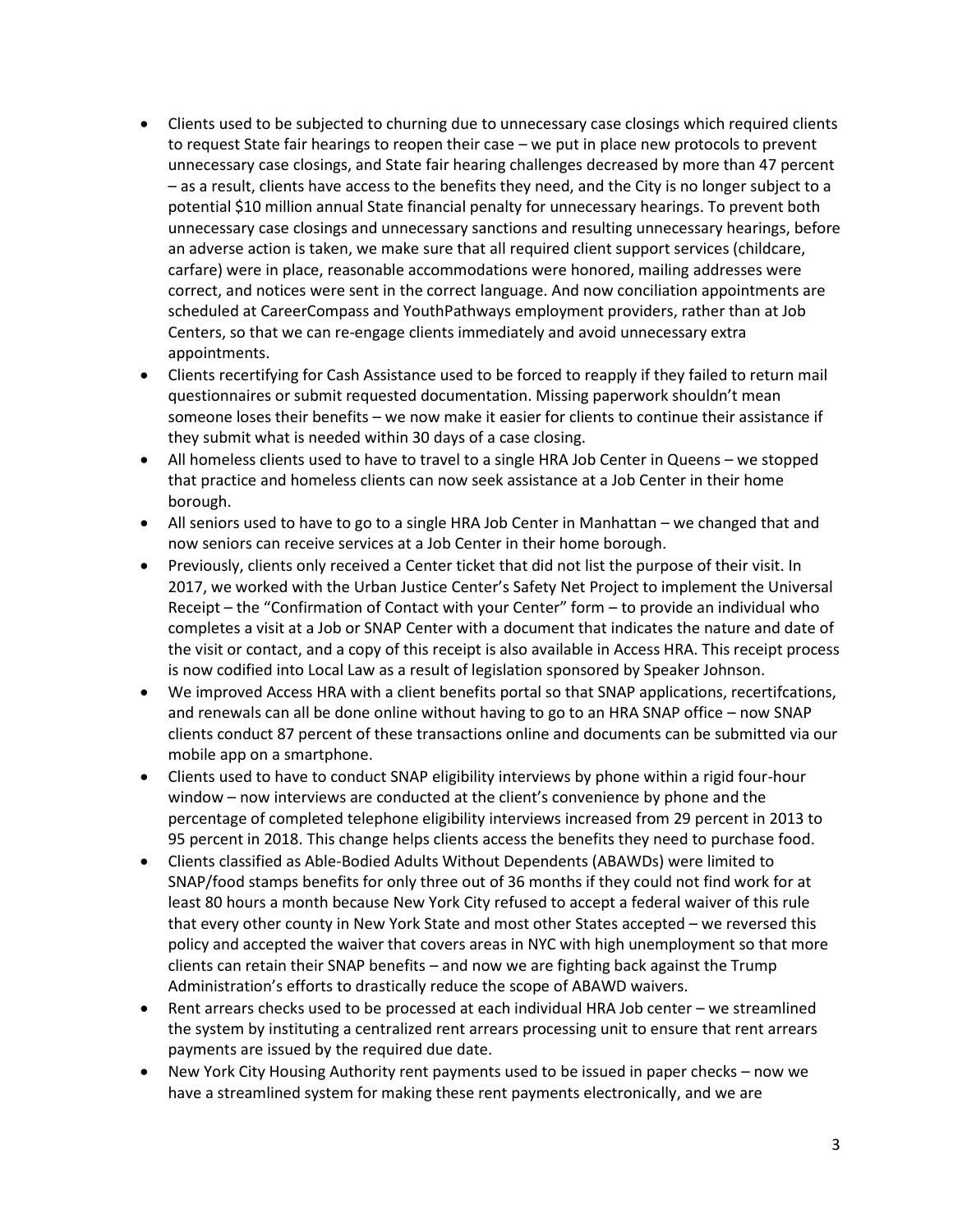developing a similar payment system for private landlords. Moreover, using ACCESS HRA, clients can confirm that the rent was paid to their landlords pursuant to a reform now codified in State law to provide such confirmation. This makes the process easier for clients and gives them one less thing to worry about as they pay their rent.

- In 2014, 90 clients per year received reasonable accommodations in settling the 2005 *Lovely H*. class action lawsuit, we began working with expert consultants to develop tools to assess whether clients need reasonable accommodations as the result of physical and/or mental disabilities – now 46,000 clients annually receive reasonable accommodations.
- Clients with HIV used to have to wait until they were diagnosed with AIDS to receive HASA assistance – working with Speaker Johnson when he was a Council Member and Housing Works, we ended that counterproductive policy so that we ensure that clients have the services and housing assistance they need.

## **Reforming Homeless Policies and Services**

As we have reported previously, homelessness increased 115 percent in our city from 1994 to 2014, and we have implemented a comprehensive plan that broke this trajectory. We know we have much more work to do, but our initiatives are beginning to take hold:

- Keeping the shelter census flat over two years for the first time in a decade;
- Doubling down on preventing homelessness evictions are down 37% since 2013;
- Providing more permanent housing enabling more than 109,000 children and adults to move out of shelter or avoid shelter altogether;
- Bringing people off the streets and out of the subways since HOME-STAT began in April 2016, our street teams have helped more than 2,000 people come off the streets and subways and remain off; and
- Transforming the City's approach to shelter closing more than 180 substandard shelter sites and siting 42 new borough-based shelters to offer help as close as possible to the anchors of life like jobs, schools, health care, houses of worship and family and support networks.

Funding in the FY20 Preliminary Budget will support these four key pillars of the Mayor's *Turning the Tide* plan that was released just two years ago with these results so far:

### **First Pillar – A Prevention First Approach**

### **PROGRESS: EVICTIONS DOWN 37%**

- We have provided emergency rent arrears benefits to over 50,000 households each fiscal year since FY15, helping rent-burdened New Yorkers at risk of eviction stay in their homes.
- We have expanded free legal assistance for New Yorkers in danger of eviction, increasing funding for legal services for tenants exponentially, from roughly \$6 million to \$166 million at full implementation in FY22 – evictions have dropped by 37% and more than 100,000 New Yorkers were able to stay in their homes from 2014 through 2018.
- We are phasing in over five years the funding necessary to provide universal access to legal services for all New York City tenants facing eviction in housing court or NYCHA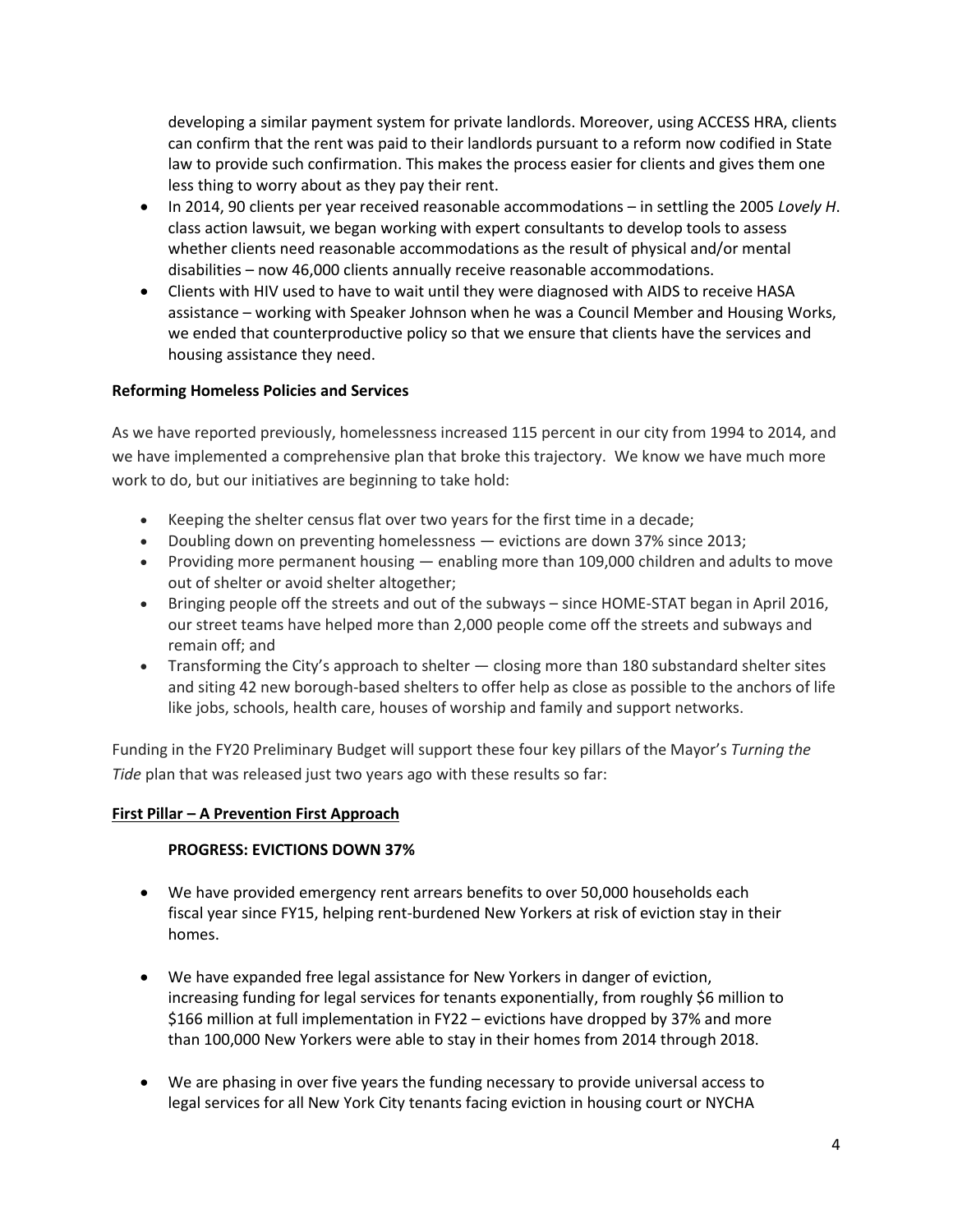termination of tenancy cases – a first-in-the-nation initiative of the Administration and the Council that will benefit more than 400,000 New Yorkers annually at full implementation in FY22 with \$166 million in annual funding for tenant legal services.

#### **Second Pillar – Rehousing to Alleviate Homelessness**

#### **PROGRESS: MORE THAN 109,000 NEW YORKERS REHOUSED**

- In 2011, the City and State cancelled the Advantage rental assistance program, resulting in a 38 percent increase in homelessness in just three years, between 2011 and 2014.
- We stepped in to fill the gap, creating new rental assistance programs as well as reinstating rehousing programs – which together have helped more than 109,000 children and adults move out of shelter or avert shelter altogether since 2014, with the majority exiting shelter into housing.

#### **Third Pillar – Transforming the Approach to Providing Shelter**

#### **PROGRESS: SHRINKING DHS's SHELTER FOOTPRINT BY NEARLY 30%**

- Our plan calls for shrinking the NYC DHS shelter footprint by 45 percent by ending the use of 360 "cluster" shelter and commercial hotel locations citywide while opening a smaller number of 90 borough-based shelters across the five boroughs.
- Through these strategies, in just two years we've reduced the shelter footprint by nearly 30 percent citywide, getting out of more than 180 shelter sites that did not meet our standards, including already ending use of 70% of the units in the Giuliani-era cluster program – and to help us do so, earlier this month we announced the conversion of cluster units to permanent housing in 17 buildings that will enable 1,200 homeless children and adults to be permanently housed with rent-stabilized leases and upgraded apartment conditions in buildings that will be owned by reputable non-for-profit housing groups.
- As we phase out the old haphazard, band-aid approach to providing shelter that built up over the past 40 years, we have sited 42 new high-quality borough-based shelters, 23 of which are already open, offering families and individuals the opportunity to get back on their feet closer to their support networks and the communities they called home.
- At the same time, while we have held the overall DHS census flat for the last two years for the first time in a decade, we've also made progress driving down the number of families experiencing homelessness and residing in shelter on any given night, with the peak number of individuals across those families declining by nearly 3,000 between 2014 and 2018, even as we have provided shelter and services to more than 550 evacuees from Puerto Rico who the Trump Administration abandoned.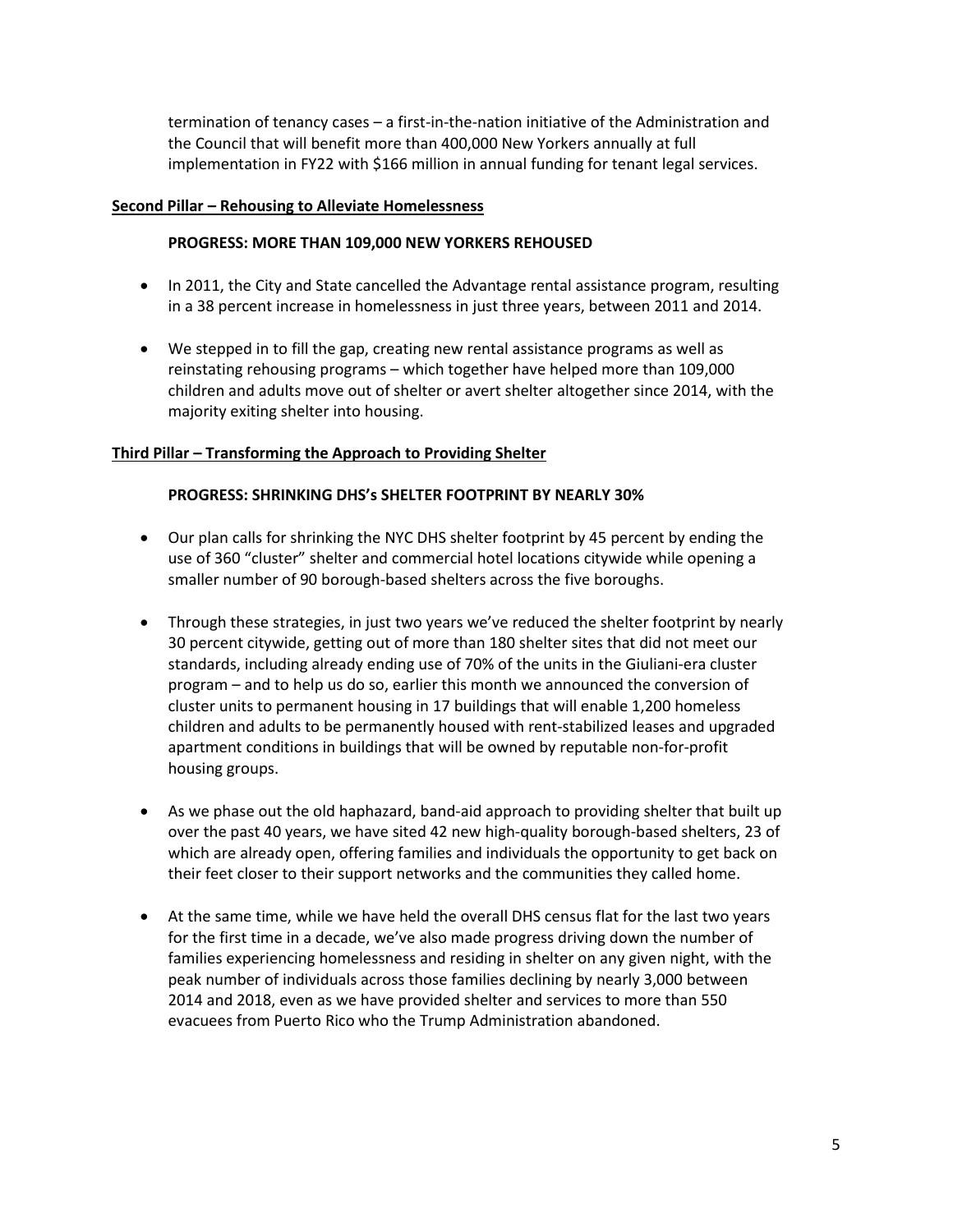### **Fourth Pillar – Addressing Street Homelessness**

### **PROGRESS: MORE THAN 2,000 NEW YORKERS OFF THE STREETS**

- In 2016, we launched HOME-STAT, the most comprehensive street outreach program in the nation, with outreach teams canvassing all five boroughs 24/7/365, engaging New Yorkers experiencing homelessness and encouraging them to accept services and transition indoors.
- Thanks to a doubling in our funding for and the size of those outreach teams and doubling soon to be tripling – our Safe Haven and stabilization beds, our HOME-STAT program has helped more than 2,000 individuals come off the streets and subways and into transitional and permanent settings and continue to remain off the streets and subways.

## **New Initiatives**

## *Fair Fares NYC*

In January, we officially launched Fair Fares NYC. The program will provide thousands of New Yorkers at or below the poverty level with access to affordable public transportation, easing the financial burden of commuting to work and a wide range of essential tasks that require travel.

The Fair Fares NYC Metrocard allows participants to purchase unlimited weekly and monthly passes at a 50 percent discount at MTA vending machines. The City also worked with NYC Transit to phase in a payper-ride option, which was launched on March 15, 2019.

- Starting on the launch date, DSS/HRA began contacting New Yorkers who are working and receive Cash Assistance (CA), and who do not already receive transportation assistance from HRA or NYC Transit, to inform them of their eligibility and invite them to visit the nearest Fair Fares NYC location to pick up their Fair Fares Metrocard. In February, DSS/HRA began contacting some working SNAP/food stamps recipients as well.
- Additional mailed notices, reminder phone calls and texts were, and continue to be, made to eligible individuals who have not picked up their discounted card.
- Eligible individuals and those with questions can also call 311 and HRA Infoline for assistance in receiving the Fair Fares Metrocard.
- In the first week of March, we launched a targeted digital advertising campaign to inform eligible individuals about the program and encourage them to pick up their discounted Metrocard.

Beginning next month, DSS/HRA will expand eligibility to all working New Yorkers with incomes at or below the federal poverty level who are receiving CA or SNAP benefits and do not already receive transportation assistance. And we are making it even easier for participants to get enrolled and receive their Fair Fares cards. Next month, eligible clients will be able to enroll in the Fair Fares program online using ACCESS HRA and receive their card through the mail without any need to come into an office.

Planning is underway to expand the program in the Fall of 2019 to more low-income New Yorkers, such as those served by the City University of New York (CUNY), the New York City Housing Authority